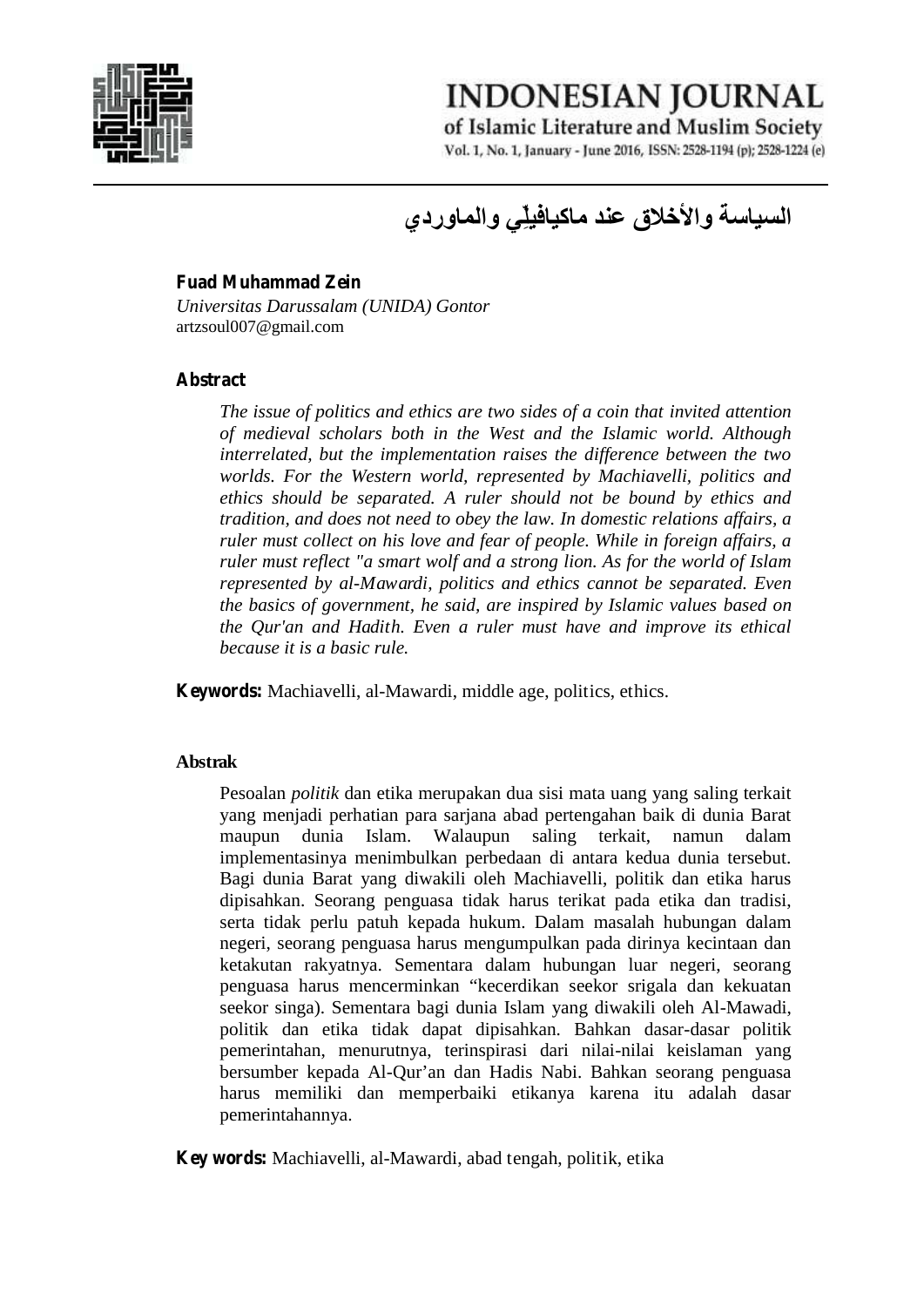"الغایة تبرر الوسیلة": مبدأ یطلق علیھ الماكیافیلِّیة ینسب إلى **المقدمة** لأحد ملوك "أوربا" في القرون الوسطى، وھو أسلوب في المعاملات المفكر الإیطالي نیكولو ماكیافیلِّي والذي سجلھ في كتابھ "الأمیر" وقدمھ

یتسم بالخداع والمراوغة والغدر والأنانیة. من ھنا فإن أبرز صفات الشخص الماكيافيلِّي الوصولية والتسلق على أكترين ليصل غایاتھ مھما كان الثمن فھو لا ینظر لمدى أخلاقیة الوسیلة المتبعة لتحقیق الغایة، وإنما إلى مدى ملائمة ھذه الوسیلة لتحقیق ھذا الغایة، فالغایة تبرر الوسیلة، وھكذا بات اسم میكافیلي في مخیلة العامة مرادفاً للخیانة والكذب والافتراء، وحتى علماء النفس باتوا یستخدمون المصطلح لوصف الشخصية التي تتصف بالغرور والاستخفاف بالدنيا والتلاعب <sup>1</sup> مفهوم الماكيافيلِّية هو كناية عن فعل الناس والساسة الذین یعمدون إلى تحقیق غایاتھم بالدھاء

## **التعریف بصاحب النظریة**

والمكر والقوة.

نیكولو دي برناردو دي ماكیافیلّي، ولد في فلورنسا في إیطالیا، وعاش ما بین عامي -1469 1527 . بدأ حیاتھ موظفاً بسیطاً في حكومة مدنیة في فلورنســا سنة (1498م) كان أبوه محامیًا متوسط

<sup>1</sup> انظر: روس ینج **مكیافیللي فیلسوف السلطة**، ترجمة : فایقة جرجس مراجعة : مجدي عبد  $262:$  ( القاهرة عربية  $\,$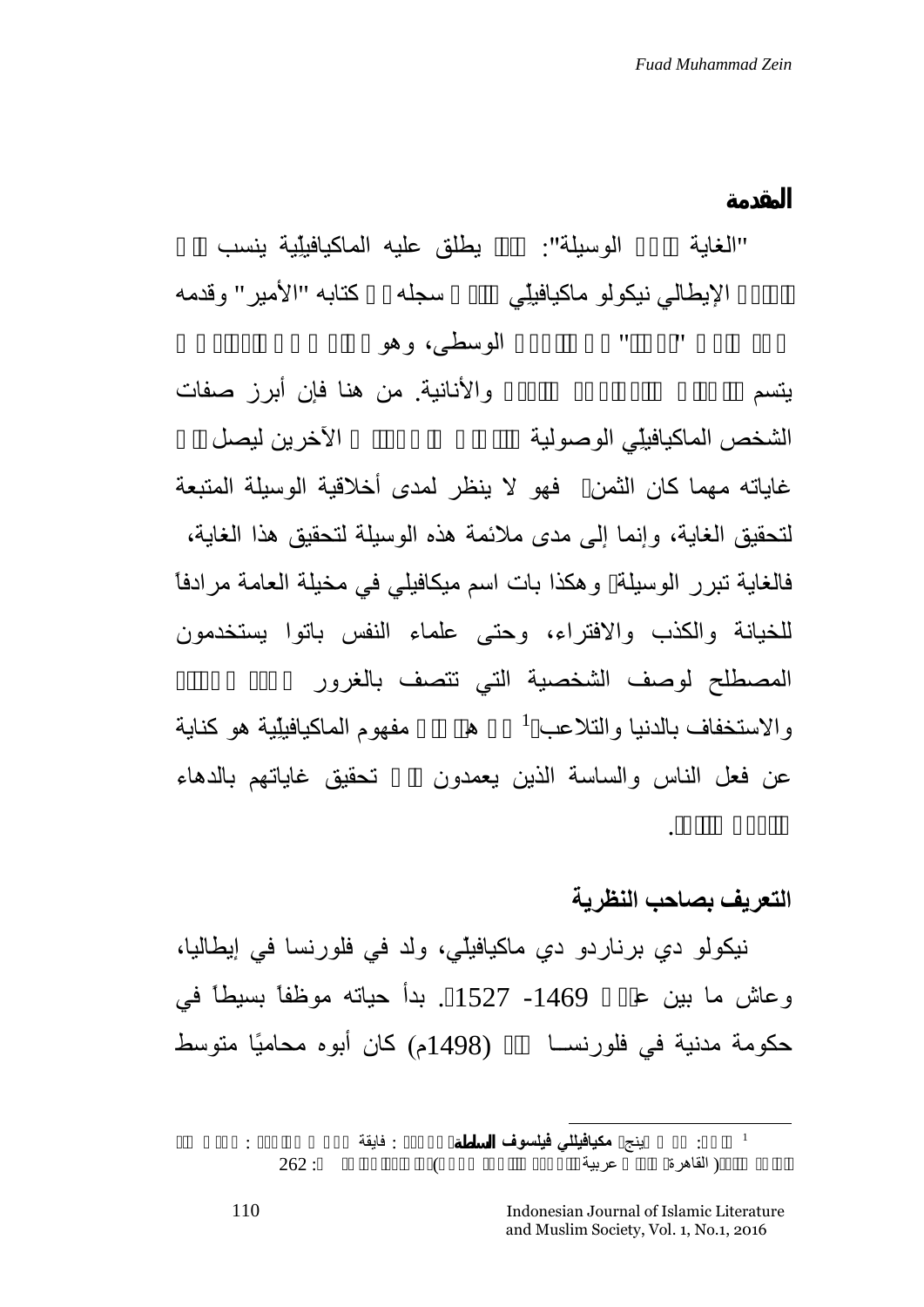2وحین اجتاحت الجیوش الفرنسیة مدینة فلورنسا، وأطاحت بالحكم فیھا-حكم أسرة مدیتشي- سارع ماكیافیلِّي لتأیید النظام الجدید في وظائف حكومية كثير تحت تحت الجدید.

عدة بعثات مھمة نیابة عن الحكومة إلى المدن الإیطالیة والدول الأجنبیة

ماكیافیلِّي خلال هذه الفترة الإطلاع على خبایا الحیاة السیاسیة وأسرارها عن قرب، وفي عام 1512 معاد أسرة مدیتشي للحكم، وتم القبض على ماكيافيلِّي ونفي إلى مزرعته أطراف فلورنسـا وسمح لھ بأن یحیا حیاة التقاعد في الریف قرب 3.

الجمهوریات الإیطالیة – مسقط رأسه-

كانت تستبيح في حروبها كل صنوف الدسيسة والغدر والقسوة. ماكیافیلِّي یرقب ذلك كلھ، وقرأ مثلھ في التاریخ، فاعتقد أن ھذه ھي الطبیعة الإنسانیة وانتھى إلى سیاسة قوامھا أن الحذر والقوة ھما الخصلتان الضروریتان للحاكم. الفضیلة و النوایا الطیبة لیست كافیة 4 للبقاء والحیاة بجب أن نكون

العاطفة وقاسیة مؤلمة في صرا تھا.

مذهبه في كتب أشهر ها كتاب "الأمير"، الذي قارن فيه بین الأخلاق القدیمة والأخلاق المسیحیة، حیث یرى أن القدماء كانوا یحبون الجاه والصحة والقوة البدنیة. وكانت دیاناتھم تخلع ھیبة إلھیة

<sup>&</sup>lt;sup>2</sup> Anthony Kenny, *A New History of Western Philosophy, vol 3, The Rise of Modern Philosophy, (New York, Oxford University Press, 2006), p. 274.* 

*Phicollo Machiavelli, The Prince, translated: W. K Marriott, (Pennsylvania, An Electronic* Series Publication, 2001), pp. 5-6. <sup>4</sup> Nicollo Machiavelli, *The Art of War*, translated from *The Art of War*, trans: E. Setiyawati

Al Khatan and Toni Setiawan, ( Jogjakarta, Bentang Budaya, 2002), p. xv.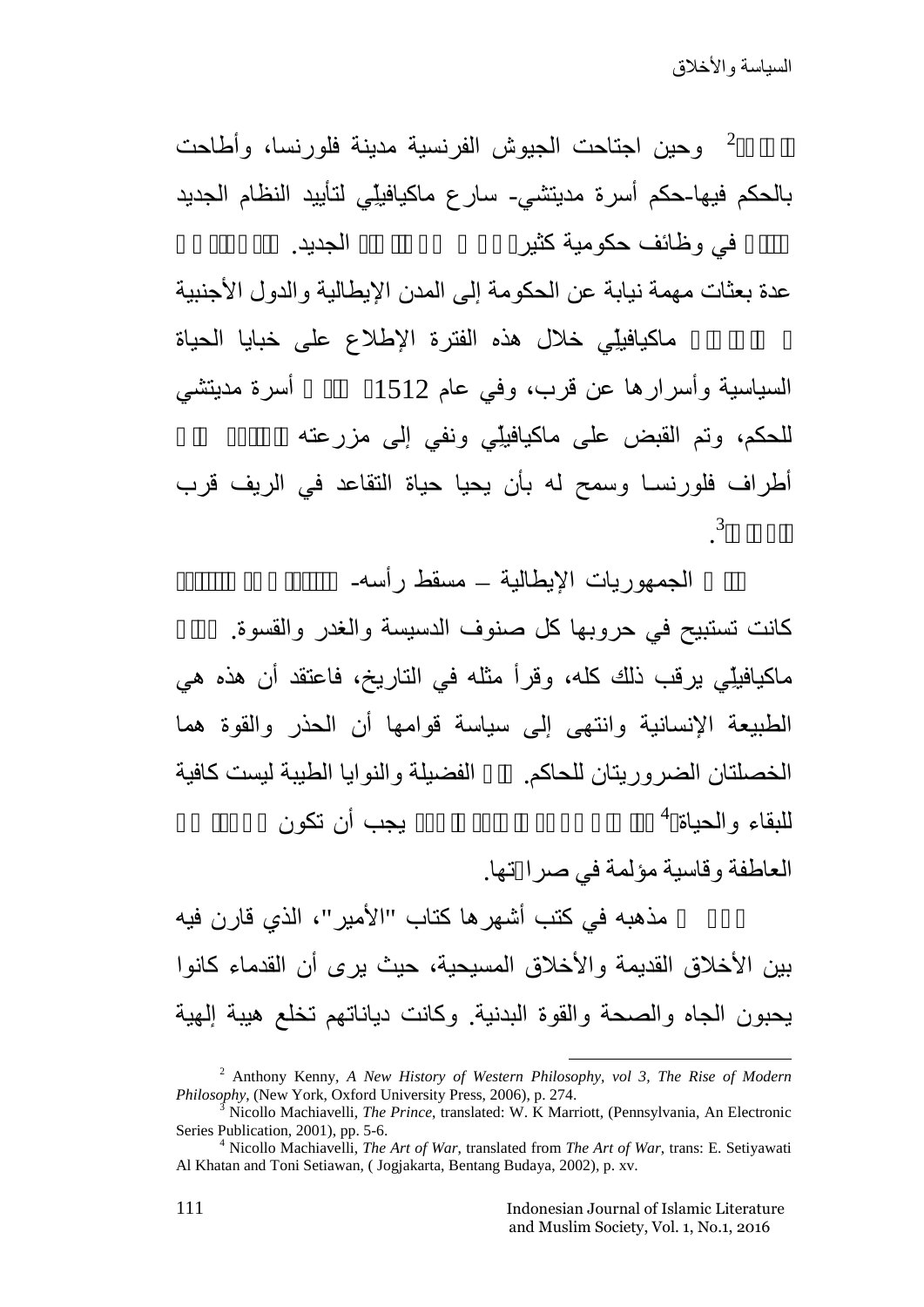على الحكام. 5 أما المسیحیة فإنھا على العكس، ترجئ غایة الإنسان إلى على الإعراض عن الجاه الدنيوي، وتمجد التواضع والنزاھة، فأوھنت عزیمة الإنسان، وأسلمت الدنیا لأھل الجرأة والعنف،  $^6$ فهي نافعة وضرورية للجمهور المطلوب منه الطاعة فقط.

**كتابھ الأمیر**

ألفھ ماكیافیلِّي في منفاه عام 1513م ، وقد أھداه إلى " لورینزو دي مدیشي"، وقد تضمن الكتاب أفكار ماكیافیلِّي وتجاربھ السیاسیة مع . وقد كان راجياً أن ينال رضا الحاكم عن 7والجدیر بالذكر طریق هذا الكتاب ولكنه فشل في أن كتاب "الأمیر" لم ینشر إلا بعد وفاة ماكیافیلِّي بخمس سنین.

وأول من ھاجم ماكیافیلِّ ھو "الكاردینال بولس" مما أدى لتحریم الإطلاع على كتاب الأمير ونشر أفكاره. "غانتيه" مؤلفٍ ضخم أفكار ماكيافيلِّي. وقد وضعت روما كتابه عام 1559<br>ضمن الكتب الممنوعة وأحرقت كل نسخة منه. النهضـة في أرجاء أوروبا في أرجع أوروبا في أرجع من الله أوروبا في أرجع من ماكيافيلِّي ويترجم كتبه. ولم یصل ماكیافیلِّي وفكره لما وصل إلیه

عشر عندما مدحه " جان جان جان جات است میں جان میں جان جات و اللہ میں اللہ میں جان اس میں جان کا میں ج

<sup>&</sup>lt;sup>5</sup> Deliar Noer, *Pemikiran Politik di Negeri Barat*, (Bandung, Penerbit Mizan, 1998), 3<sup>rd</sup> edition, p. 87.<br><sup>6</sup> - : يوسف كرم **تاريخ الفلسفة الحديثة** (القاهرة، دار المعارف)، الطبعة السادسة، 25:

<sup>7</sup> Nicollo Machiavelli, *The Prince*, ….., p. 15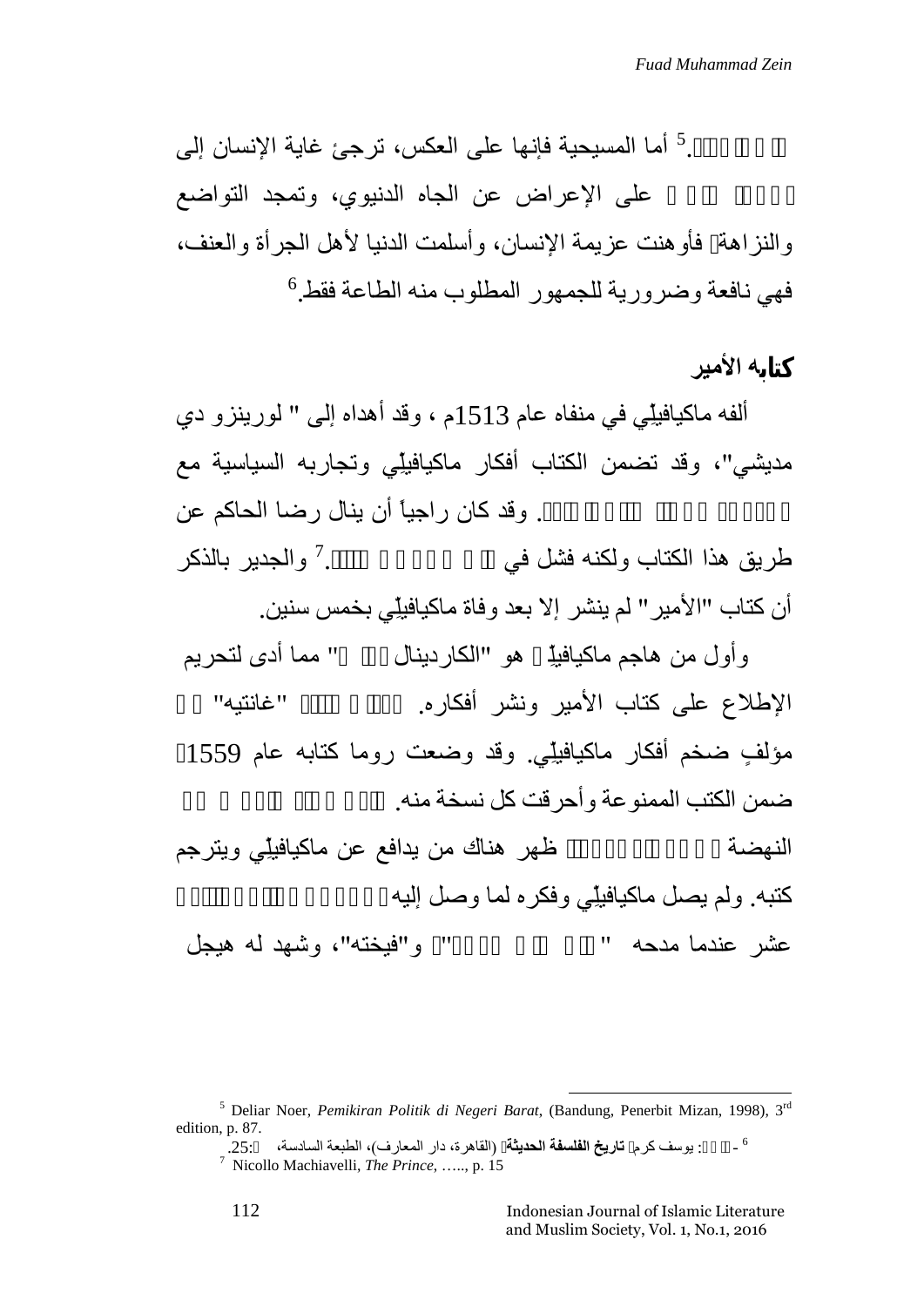السیاسة والأخلاق

بالعبقریة، حتى اعتبر ماكیافیلِّي أحد الأركان التي قام علیھا عصر 8التنو بر

9 وقد اختار "بنیتو موسیلیني" –حاكم إیطالیا الفاشي – كتاب "الأمیر " موضوعاً لأطروحته التي قدمها لللدكت الله "هتلر " یقرأ كتاب الأمیر قبل أن ینام كل لیلة، ناھیك عن من سبقھم من الملوك  $^{10}$  من بنشد السلطة. $^{10}$ والأباطرة "كفريدريك " "

# **أھم صفات الأمیر "الحاكم" في نظر ماكیافیلِّي**

## **. من ناحیة الأخلاق**

علیھ التخلص من الأخلاق والتقالید والبدع والقیم المسیحیة وخاصة التواضع والرضوخ للحكام، واستعمال الدین كوسیلة لكسب الشعب أما الذي یرید أن یسیر سیرة فاضلة في كل ظرف، فعلیھ أن یحیا حیاة 11 خاصة ولا یعرض للحكم، وإلا ھلك حتماً وسط كثرة الأشرار.

### **.من ناحیة السیاسة الداخلیة**

على الأمیر أن یجمع بین حب الناس وخوفھم منھ، وإن تعسر ذلك فعلیه أن یتأكد من كونه مخـفأ ومهاباً. وهنا يطرأ سؤالا الأفضل للأمیر أن یكون محبوبا أكثر من أن یكون مھاباً أو أن یخافھ الناس أكثر مما یحبوه. ویتلخص الرد على ھذا السؤال في أن من

<sup>8</sup> F. Budi Hardiman, *Filsafat Modern, dari Machiavelli sampai Nitzsche*, (Jakarta, PT Gramedia Pustaka Utama, 2004), p. 16

<sup>9</sup> - الفاشیة: مصطلح یستخدم للإساءة السیاسیة للخصوم السیاسیین والاتھام لھم بالدكتاتوریة ومعاداة

<sup>.</sup>الدیمقراطیة <sup>10</sup> Adam Kuper & Jessica Kuper, *Ensiklopedi Ilmu-Ilmu Sosial, edisi kedua*, (Jakarta, PT

<sup>&</sup>lt;sup>11</sup>Nicollo Machiavelli, *The Prince*, ..., pp. 85-88.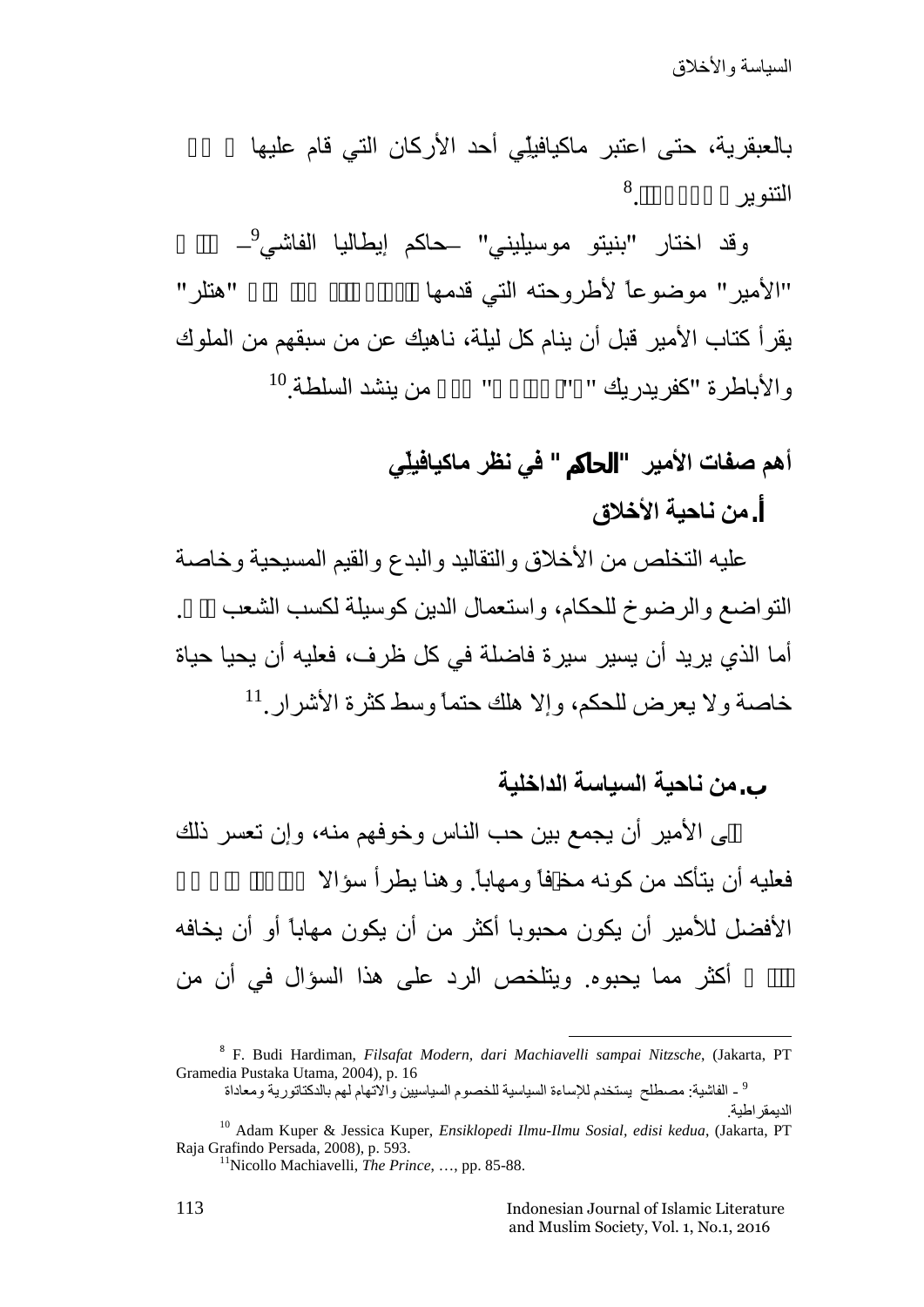الواجب أن یخافھ الناس وأن یحبوه ولكن لما كان من العسیر الجمع بین الخوف والمحبة، فإنھ من الأفضل أن یخافوه على أن یحبوه، نصح ماكیافیلِّي الأمیر ألا یعبأ بالفضائل بل وأن یلج  $^{12}$ یحقق مصلحته.

فلا یجب علی الأمیر أن یكون كریماً لأن الكرم یؤدي إل وھو إن افتقر سیخسر ھیبتھ لدى رعایاه، وعلیھ أن لا یكون طیبا لأن ذلك یثیر روح الثورة علیه في نفوس رعایاه. القسوة فتقیم النظام على الفتنة و هي في المهد.

رضا الرعایا متغیر فلا تعتمد في استمرار حكمك على رضاھم، بل فهي إن دامت سيدوم حكمك.<sup>13</sup> ويضيف ربما يكون

ھذا الكلام لیس طیبا لو أن الناس كانوا طیبین، لكن الواقع أنھم ناكرون للجمیل، متقلبون، میالون إلى تجنب الأخطار شدیدوا الطمع. منافقون غشاشون شریرون مراءون لا یتطلعون إلا إلى ما لیس في أیدیھم، كما أنھم ربما یسامحونك إن قتلت أباھم لكنھم أبداً لن یسامحوك أموالهم $^{14}.$ 

**. من ناحیة السیاسة الخارجیة** أما بصدد السیاسة الخارجیة أي علاقة الأمیر بأمراء الدول بدأ بو صف العلاقات الدولیة و كأنها غا «ماكیافیلِّي » بصراحة تامة الأخلاق المعترف بصحتھا، فیما یختص بسلوك

<sup>12</sup> Nicollo Machiavelli, *The Prince*,…, p. 79. <sup>13</sup> F. Budi Hardiman, *Filsafat Modern*,…., p. 15.

<sup>14</sup> Nicollo Machiavelli, *The Prince*,…., p. 86.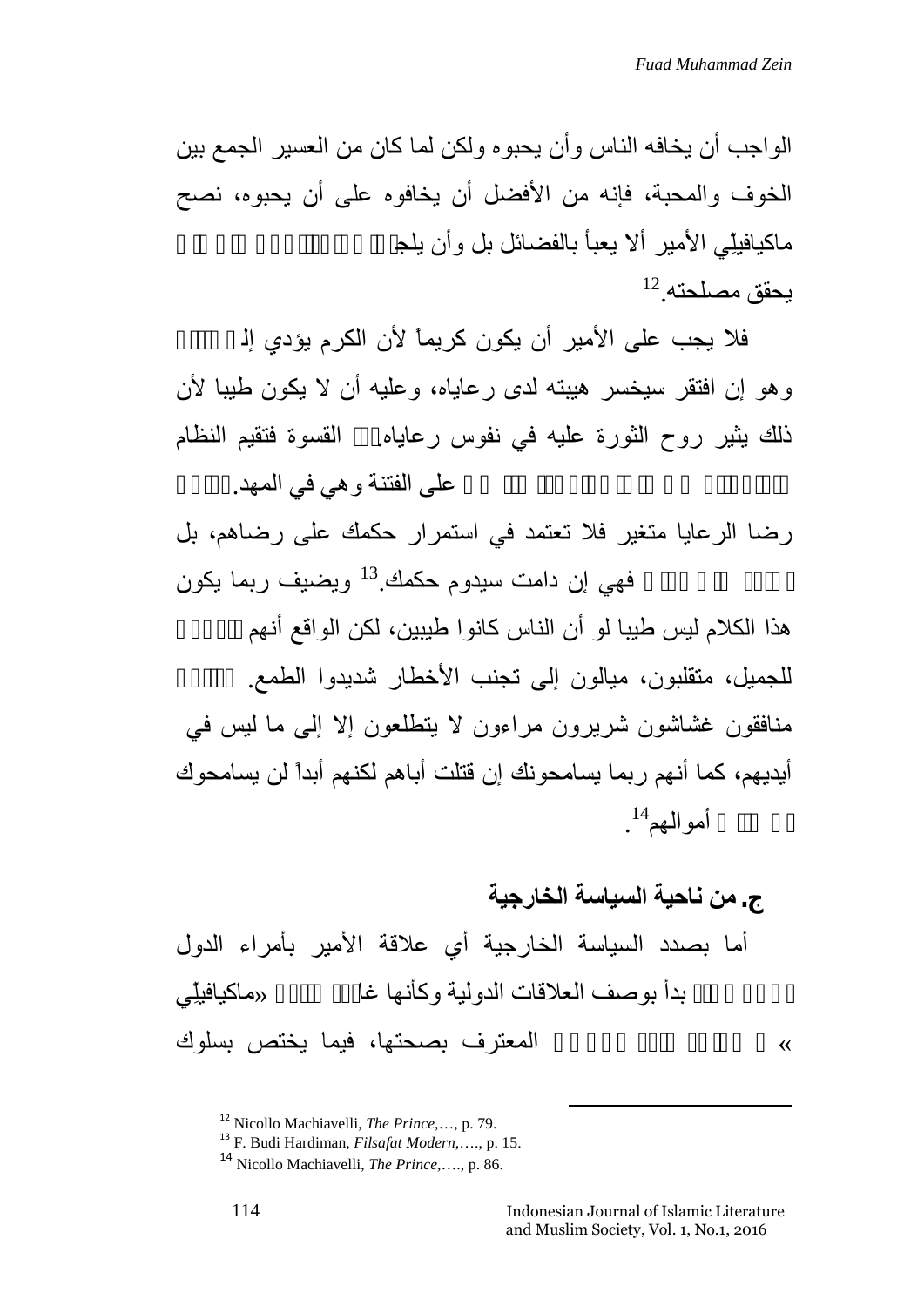. فالحاكم یهلك إذا كان سلوكه متقیدًا ونصحه بأن يجمع بين أسلوب الإنسان وأسلوب الحيوان. أسلوب الحیوان فعلیه أن یكون في ذات الوقت، أي یتبع أسلوب الثعلب القائم على الحيلة والمكر والخداع والرياء، وأسلوب الأسد القائم على القوة والعنف والبطش. (  $^{15}$ .

فبالنسبة لأسلوب الثعلب على الأمیر أن لا یفي بالعھود التي یقطعھا على نفسھ للأمراء الآخرین إلا إذا كان في الوفاء بالعھد مصلحة لھ. الأمیر أن یتزین أما

)، وأن يظهر أمراء الدول الأخرى بأنھم ھم الكاذبون وخالفوا العھود. إن الأمراء الذین أجادوا

ليب الثعالب وأفلحوا فيها فعرفوا كيف يحيكون الغش<br>التوفيق حليفهم الدائم. كذلك على الأمير أن يكون أسدا فيبني جيشه النظامي القوي الذي یدین بالولاء لھ، فلا یجب أن یعتمد الحاكم على الأوغاد الذین لا یدینون بالولاء إلا للمال.

الأمیر الذي لا یھتم ببناء قوتھ (جیشھ) كمن یركض إلى ھلاكھ ، وویل 16للأمراء من السلاح.<br>الأمراء من السلاح.

الأوغاد الذين لا يدينون بالولاء إلا للمال<sub>.</sub><br>الأمير الذي لا يهتم ببناء قوته (جيشه) كمن يركض إلى هلاكه ، وويل<br>يجب أن يكون ماكرًا مكر الثعلب، ضاريًا ضراوة ال<br>لا يستطيع حماية نفسه من الشراك، والثعلب لا يستطيع حماية نفسه من الذئاب. لذا یتعین علیه أن یكون ثعلبا لیمیز

<sup>15</sup> F. Budi Hardiman, *Filsafat Modern*,…., p. 18. <sup>16</sup> Nicollo Machiavelli, *The Art of War*, .., p. lxx-lxxii.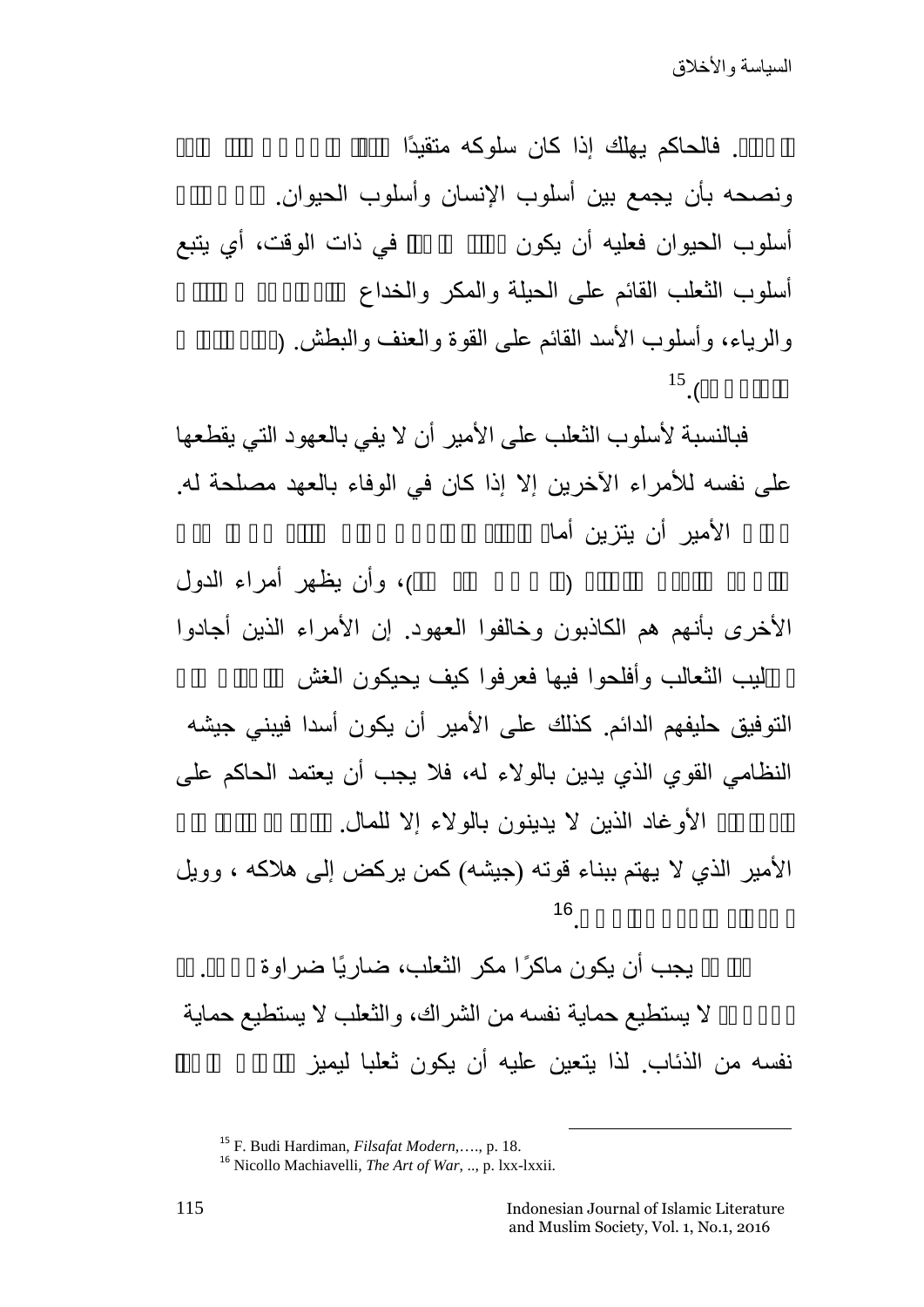لير هب الذئاب لأنه إن كان مجر د ثعلب عجز عن التعامل والغابة الدولیة ملیئة بالذئاب ، وإن كان مجرد أسد عجز أن یتبین ما ینصب لھ من فخاخ والغابة الدولیة ملیئة بالفخاخ. علیك أن تبدأ بفلح أسلوب الثعلب في خطف 17 فلیسمع زئیر الأسد (أي إن لم تجد الدبلوماسیة فلتدق طبول الحرب).

## **أولاً : آرا ه وأفكاره آراء وأفكار ماكیافیلِّي ونقدھا:**

انتھى ماكیافیلِّي إلى رأي في السیاسة یتلخص كما سبق و ن بینا

الغایة تبرر الوسیلة بصرف النظر عن منافاة الوسیلة المستخدم للدین والأخلاق، وقد استند فیما ذھب إلیھ إلى الواقع المنحرف للأكثریة من الناس، لا إلى مبادئ الحق والعدل والخیر والفضیلة، وفیما یتعلق بالمحافظة على العھد، ذكر أنھ ینبغي للأمیر أن یحافظ على العھد حین یعود ذلك علیھ بالفائدة فقط. أما إذا كانت المحافظة على العھد لا تعود من الناس، لا إلى مبادئ الحق والعدل والخير والفضيلة، وفيما يتعلق<br>بالمحافظة على العهد، ذكر أنه ينبغي للأمير أن يحافظ على العهد حين<br>يعود ذلك عليه<br>عليه بالفائدة فيجب عليه حينئذٍ أن يكون غدارًا. لكنه يرى في ذات الوقت<br>أنه من ال بالمحافظة على العهد، ذكر أنه ينبغي للأمير أن يحافظ على العهد حيز<br>يعود ذلك عليه<br>عليه بالفائدة فيجب عليه حينئذٍ أن يكون غدارًا. لكنه يرى في ذات الوقت<br>أنه من الضروري أن يكون الأمير قادرًا على إخفاء هذه الشخصي<sub>ة.</sub><br>يكون دعيًا عليه بالفائدة فيجب عليه حينئذٍ أن يكون غدارًا. لكنه يرى في ذات الوقت<br>أنه من الضروري أن يكون الأمير قادرًا على إخفاء هذه الشخصيـ<br>يكون دعيًا كبيرًا، ومرائيًا عظيمًا، والناس كثيراً ما يصلون في السذاجة الذي يجعلهم ينخدعون بمثل هذا الادعاء كثير<sup>18</sup>.<sup>18</sup> "ماكیافیلِّي" في تبریر الوسائل المنافیة السیاسة، و أخلاق الحكام، و ذو ي السلطة به سمت أخذ و الشدید –

<sup>17</sup> Nicollo Machiavelli, *The Prince*,…., p. 69, F. Budi Hardiman, *Filsafat Modern*,…., p. 19. <sup>18</sup> Nicollo Machiavelli, *The Prince*, ….., p. 99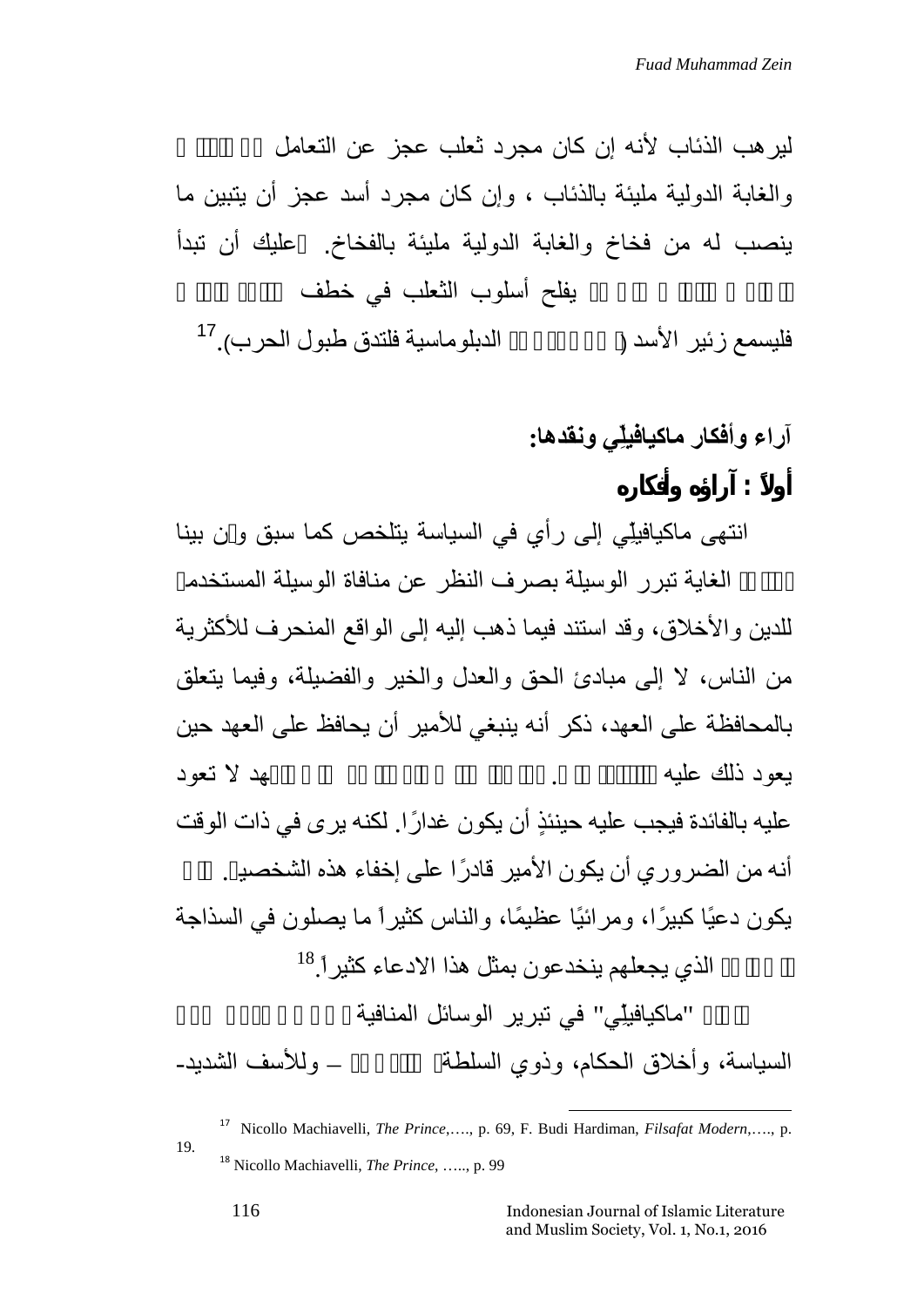معظم أرباب السياسة في الشرق والغرب، بهذا الاتجاه

الغایة تبرر الوسیلة ھو إذن -إذا أخذ على إطلاقھ- طریق كل المنحرفین الظالمین المجرمین المفسدین في الأرض، في السیاسة، وفي غیرھا.

وأخذ ھذا الاتجاه -المستھین بفضائل الأخلاق، وللأسف الشدید مرة ثانیة و ثالثة یسودُ سلوك

ویغزو الأجیال في كل الأمم والشعوب، حتى غدا شمول الانحراف في الأخلاق نذیر دمار عام شامل لكل الشعوب التي أخذت تنعدم فیھا 19 فضائل الأخلاق الفردیة والجماعیة.

واستنتج «ماكیافیلِّي» من ھذا أنھ لا یلزم الأمیر أن یكون متحلیًا بفضائل الأخلاق المتعارف علیھا، ولكن یجب علیھ أن یتظاھر بأنھ 20 یتصف بھا وینبغي لھ أن یبدو فوق كل شيء متدینًا.

**ثانیـا:ً نقد آراء وأفكار "ماكیافیلِّي"** ویتوجھ الرد على أفكار "ماكیافیلِّي" في الجوانب التالیة : «ماكیافیلِّي» في السیاسة، إلى: **الجانب الأول:** یرجع الخطأ في الفكرة الباطلة التي انتھى إلیھا

بھ السلوك.

<sup>19</sup> Deliar Noer, *Pemikiran Politik di Negeri Barat*, …., p. 89.<br>20 . . عبد الرحمن بن حسن حينكة الميداني الدمشقي**، كواشف زيوف** ( 1412 (1991/1412

117 Indonesian Journal of Islamic Literature and Muslim Society, Vol. 1, No.1, 2016

هي المقياس الذي يبر ر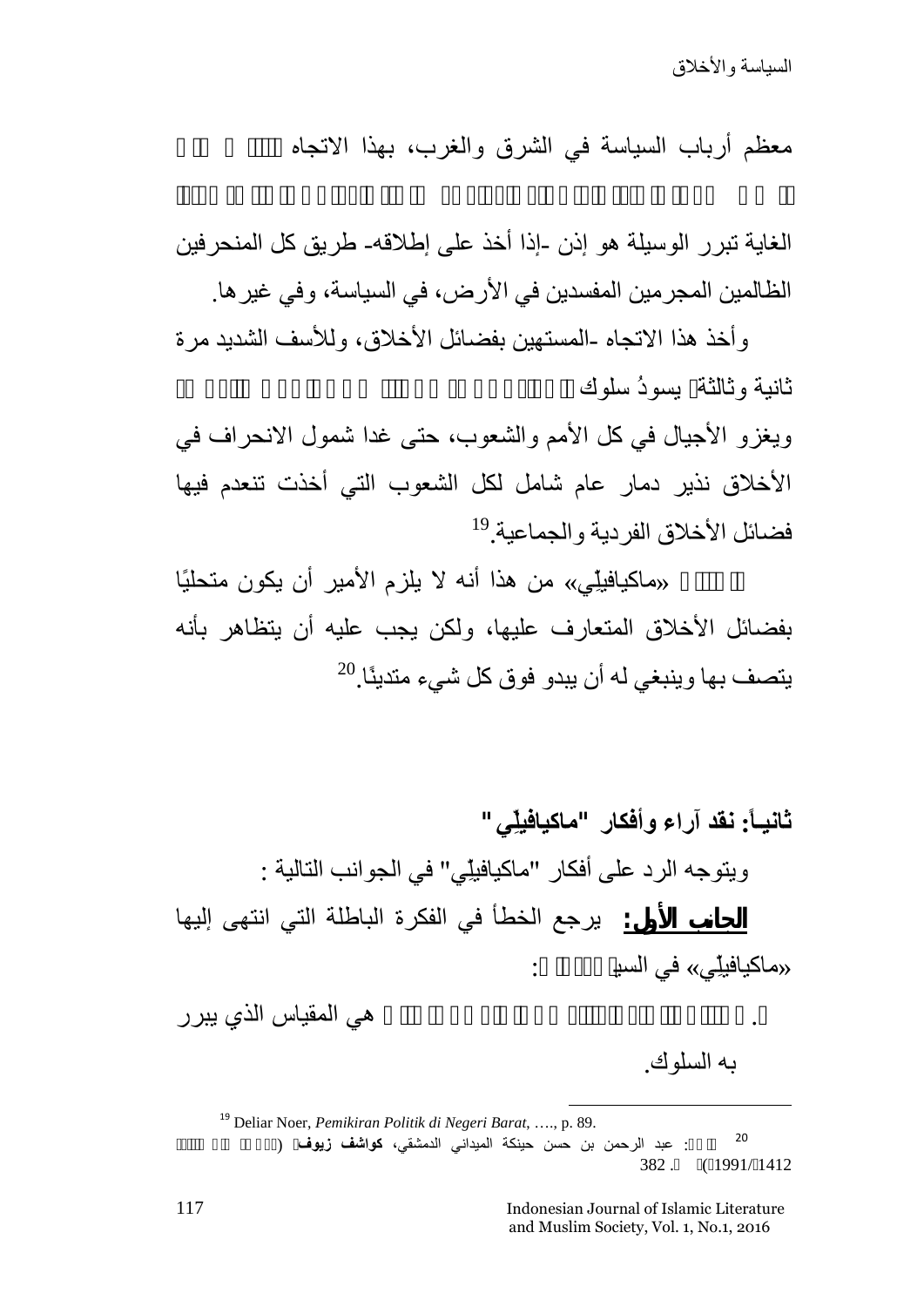.إھمال جانب الحق والعدل والخیر، وغض الطرف عن الشر الذي یشتمل علیھ السلوك. . اعتبار سلوك الناس ذوي المشاعر والأحاسیس، كسلوك الأشیاء غیر ذات الحیا ، مع أنّ الواجب یقضي بأن تراعى حقوق الناس 21ومشاعرھم الإنسانیة، ومنھا آلامھم.

إنھ إذا كانت الوسیلة المفضلة لخرق جبل في أماكن خالیة من السكان ھي أن نفجر في مكان الخرق المطلوب متفجرات قویة، لأن ذلك أسرع وأسھل، وأقل تكلفة، فھل یصح قیاسًا علیھ أن یكون مثل ھذا التفجیر ھو الوسیلة المفضلة لفتح طریق داخل مدینة ملیئة بالعمارات السكنیة، وآھلة بالسكان، دون مراعاة للواجب الذي تفرضھ حقوق بالشر الذي ينجم عن هذا العمل، ودون اعتبار لآلام الناس الذین یتعرضون لشرور ھذا التفجیر ؟ وھل یصح أن یعتبر السكنية، وأهلة بالسكان، دون مراعاة للواجب الذي تفرضـه حقوق<br>بالشر الذي بنجم عن هذا العمل، ودون اعتبار<br>لألام الناس الذين يتعرضون لشرور هذا التفجير ؟ وهل يصح أن يعتبر<br>ذلك أمرًا علميًا وتجريبيًا محققًا للمطلوب بأسرع وقت، وأسه وأقل تكلفة؟، كما زعم «برتراند رسل» حین أید آراء «ماكیافیلِّي» بأنھا

عملية وتجريبية، مؤسسة على خبرته الخاصة بالشؤون العامة. $^{22}$ إن أسس سلوك الإنسان مع الناس ومع الأحیاء، غیر أسس سلوك الإنسان مع الأشياء غیر الحیة التي لیس لها أفكار ولا ولذات ومطالب حیاة والمنھج العلمي الذي یطبق على الأشیاء غیر الحیة، لا یصح تطبیقھ من كل الوجوه على الأحیاء، وعلى الناس بشكل

<sup>21</sup> Franz Magniz-Suseno, *Kuasa & Moral*, (Jakarta, PT Gramedia Pustaka Utama, 2001), p. 7-8. <sup>22</sup> - انظر: تاریخ الفلسفة الغربیة، برتراند رسل.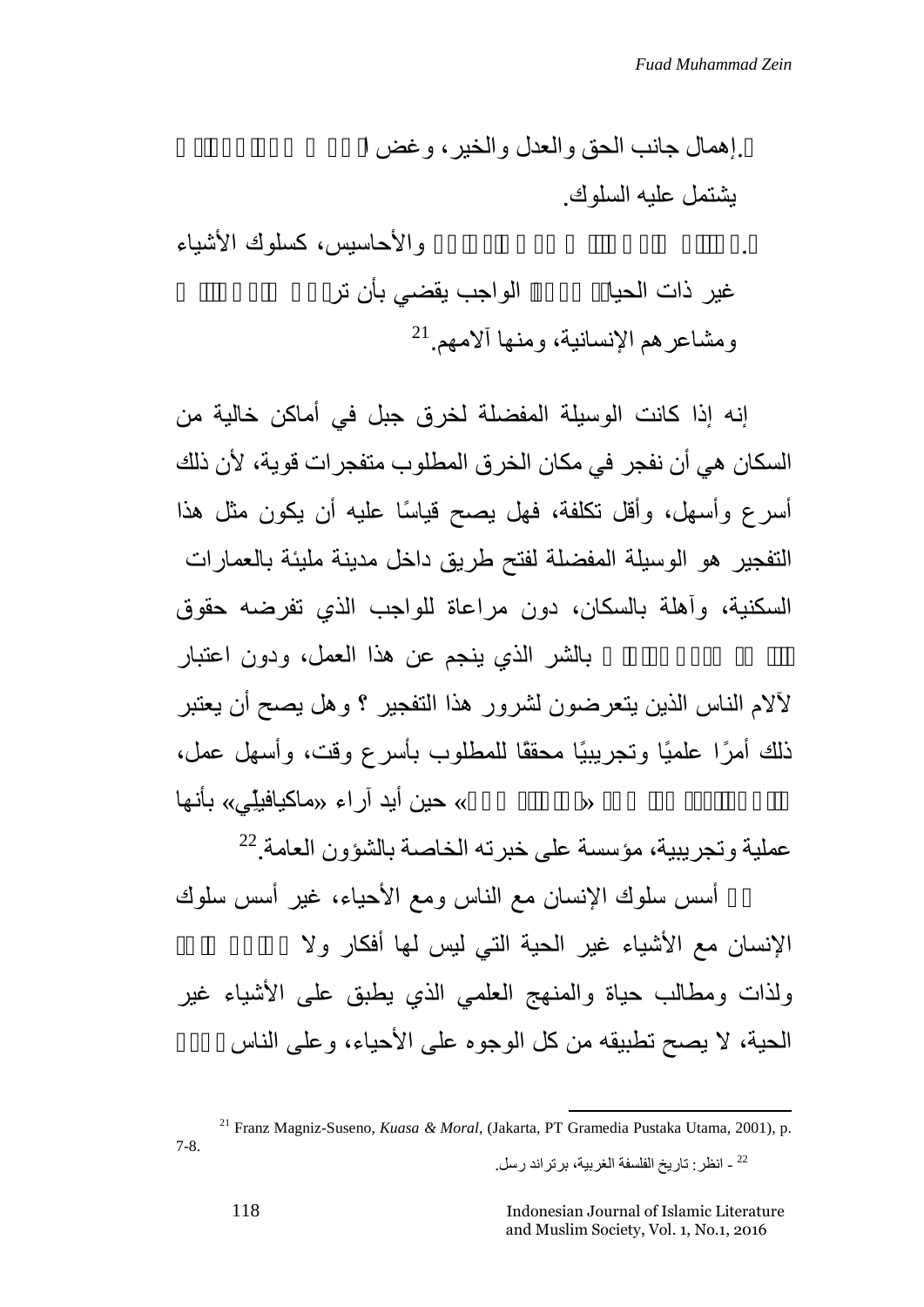**الجانب الثاني:**

خاص، لأن الأحیاء بوجھ عام لھم حقوق تجب مراعاتھا، ولأن الناس بوجھ خاص لھم حقوق زائدة على حقوق الأحیاء الأخرى، فیجب وضع هذ الأحياء الحقوق في الأحياء مناهج علمية تطبق على الأحياء ، كما يقوله جون لوك.<sup>23</sup>

إن اعتبار تفوق المستھینین بفضائل الأخلاق، والمرتكبین لرذائلھا، الحكم وفي تثبیته، على المتلزمین بفضائل الأخلاق

المجتنبین لرذائلھا، ھو المبرر العلمي لاتخاذ وسائل غیر أخلاقیة من أجل الوصول إلى الحكم وتثبيته، مطابق

والخدیعة، واللصوصیة، وأكل أموال الناس بالباطل، ھي الوسائل المفضلة للوصول إلى الثراء الفاحش، والاستمتاع بلذات الحیاة، وتدعیم فھل ھذا مقبول من وجھة نظر الآخذین بآراء <sup>24</sup> الرأسمالیة المفرطة . ماكیافیلِّي من الشیوعیین والاشتراكیین؟

وھو مطابق أیضاً لاعتبار وسائل القتل الجماعي، وسلب أموال الأغنیاء، وإقامة الثورات المدمرة، واستعباد الشعوب، من أجل وصول

الأحزاب الشیوعیة والاشتراكیة إلى السلطة، واستئثارھا بكل شيء، وتسلطھا على كل شيء، بما في ذلك الحریات الإنسانیة، والحقوق الإنسانية الأخرى.<sup>25</sup> فهل هذا مقبول من وجهة نظر الآخذین بآراء ماكیافیلِّي من الرأسمالیین والدیمقراطیین؟ إذا كان الأول غیر مقبول

<sup>23</sup> John Locke, *Second Treatise of Government*, (Cambridge, Hackett Publishing Company, 1980), p. 27. <sup>24</sup> Franz Magniz-Suseno, *Kuasa & Moral*,……, p. 27

یوسف القارضاوي، **من فقھ الدولة في الإسلام،** (القاھرة، دار الشروق، 1997)، ط: الأولى، ص. 35 <sup>25</sup>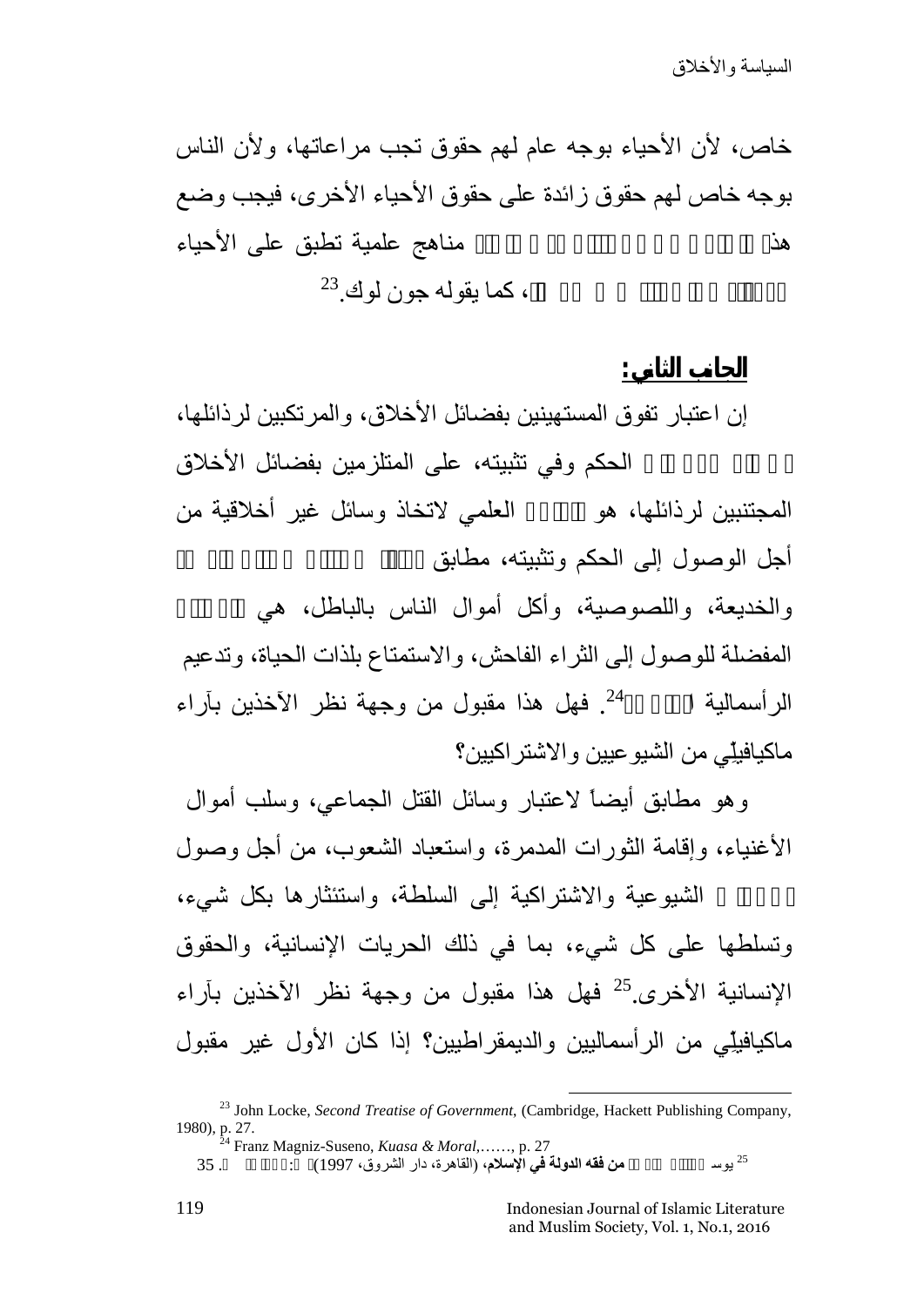أخلاقیًا لدى الشیوعیین والاشتراكیین، وكان الثاني غیر مقبول أخلاقیًا لدى الرأسمالیین والدیمقراطیین، مع أن الأول والثاني كلیھما یمكن تبریرھما بأن الغایة تبرر الوسیلة، وفق مذھب ماكیافیلِّي» المتبع لدى المذھبین المتناقضین في العالم: الرأسمالیة ودیمقراطیاتھا– والشیوعیة 26 ودیكتاتوریتھا".

فإن الحكم المنطقي یقضي بداھة بأن كلا من الرأسمالیین الماكیافیلِّیین، والشیوعیین الماكیافیلِّیین، متناقضون مع أنفسهم الرذائل الخلقیة التي تقتضیھا المكیافیلِّیة مقبولة عند كل من الفریقین . إنها مقبولة إذا كانوا یمارسونها هم ضد غیرهم،

غیر هم یمارسها ضدهم. و هذا تناقض منطقي بدهي، لا یلتزم بھ من یحاكم الأمور بعقلھ، ولكن یكابر فیھ من یحاكم الأمور بأھوائھ وشھواتھ ومصالحھ الخاصة، كلما كان لھ ھوى أو شھوة أو مصلحة، لا تقام علیھا حجج علمیة ضد الآخرین الذین لھم أیضًا أھواء

أو شھوات أو مصالح خاصة تقف في الطرف المقابل. ویكفي ھذا التناقض مع الذات لإسقاط الماكیافیلِّیة. إذ إن التناقض في أي مذھب، أو أية فكرة ، هو من أقوى البراهين لإبطال المذهب أو الفكرة ونقضهما.<br>ا**لسداسة** 

أن فكرة ماكیافیلي في السیاسة یختلف تماما بالفكرة السیاسیة لدي خاصة من جهة إقامة الأخلاق في جميع أعضاء السیاسة. أن الإسلام لا یفصل بین الأخلاق والسیاسة، بل یوحدھا بعض

<sup>26</sup> Franz Magniz-Suseno, *Kuasa & Moral*,… p. 58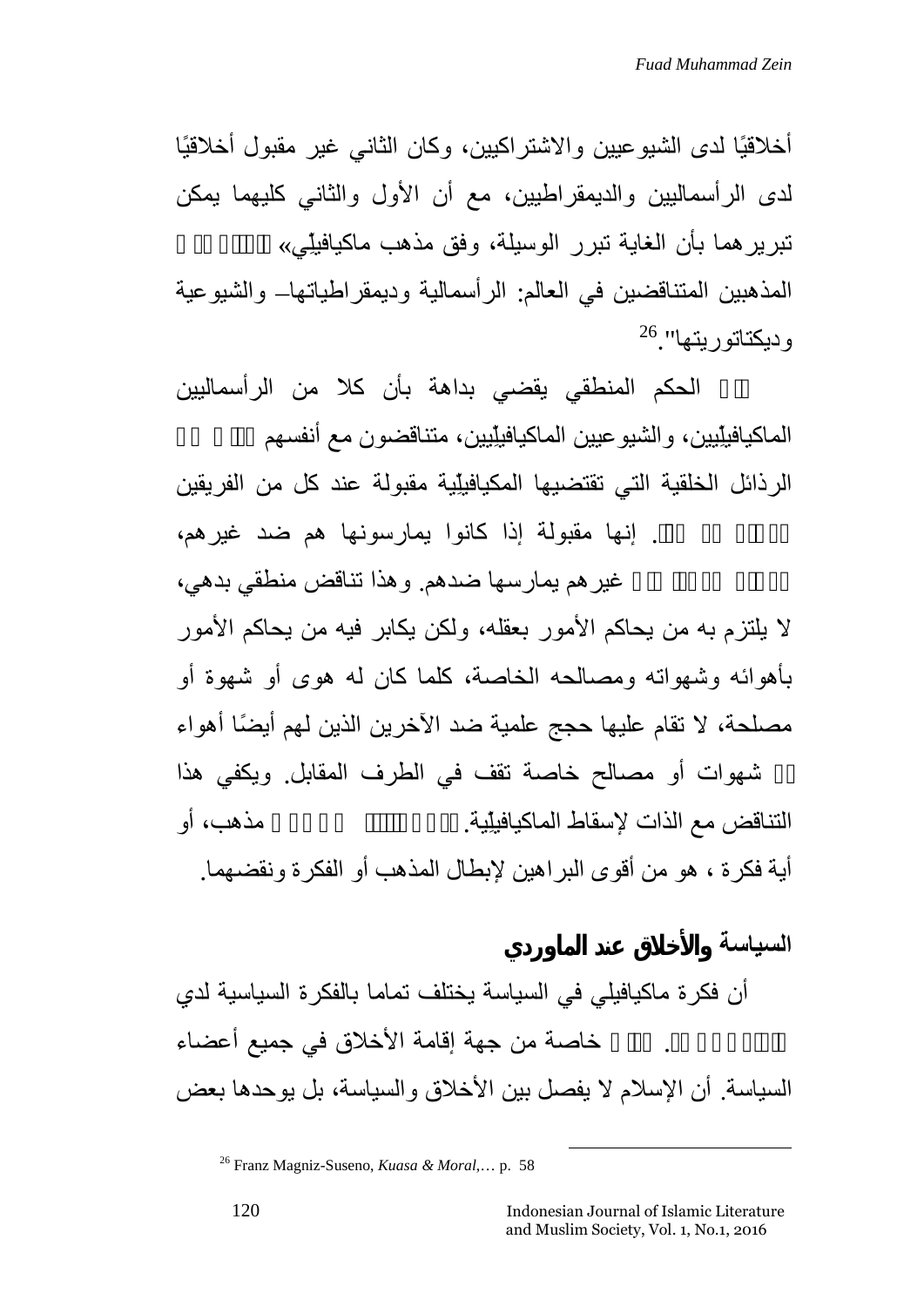لأخلاق.

الحالي.

على بعض. فأما الإمام الغزالي پري بأن الأخلاق هي ضمن هام في  $^{27}$ السياسة.<sup>28</sup> فيكون الناس الذي عاش معها وتضمن فيها كذالك لابد من أن یتخلق بالأخلاق الكریمة.

مبدع علم السیاسة الحدیث، وھو وصف في الحقیقة لغیر موصوف، ذلك و بعد ھذه الردود القاصمة لظھور الذین یعتبرون أن ماكیافیلي أنَّ مبدأ "الغایة تبرر الوسیلة"، الذي نادى بھ ماكیافیلي والذي إذا أخذ على إطلاقھ فإنھ طریق كل المنحرفین الظالمین المجرمین المفسدین

في السياسة، وفي غيرها. فإننا ندفع لهم بمثال واقعي لشخص أبى أن تذوب شخصیة أمتھ في طوفان الوسائل المنافیة

إنھ شخص عربي مسلم آمن بنفسھ وقدرتھ على الإبداع، إنھ المفكر أبو الحسن علي بن محد بن حبيب البصري الماوردي وھو ر السیاسی الإسلامی علی مر العصور، نه كان هناك العدید من المفكرین السیاسیین نه استطاع أن یثبت نفسھ ویبرز ویوضح أفكاره التي لازالت حیة حتى عصرنا

فلا یغیب عن أعیننا أن الماوردي قد عني بفن الحكم والسیاسة لخلیفتین من أطول ا

الماوردي ذا علاقات مع رجال الدولة العباسیة كما كان سفیراً للعباسیین، و بسبب علاقاتھ ھذه یرجح البعض كثرة كتابتھ عما یسمى

<sup>27</sup> Ahmad Muslim, *Esensi al Qur'an, Filsafat Politik Ekonomi Etika*, (Bandung, Mizan, 1984), cetakan pertama, p. 40 أبو حامد بن محمد بن محمد الغزالي، **الاقتصاد في الاعتقاد**، (مصر، مكتبة الجندي، 1518)، ص. 195 <sup>28</sup>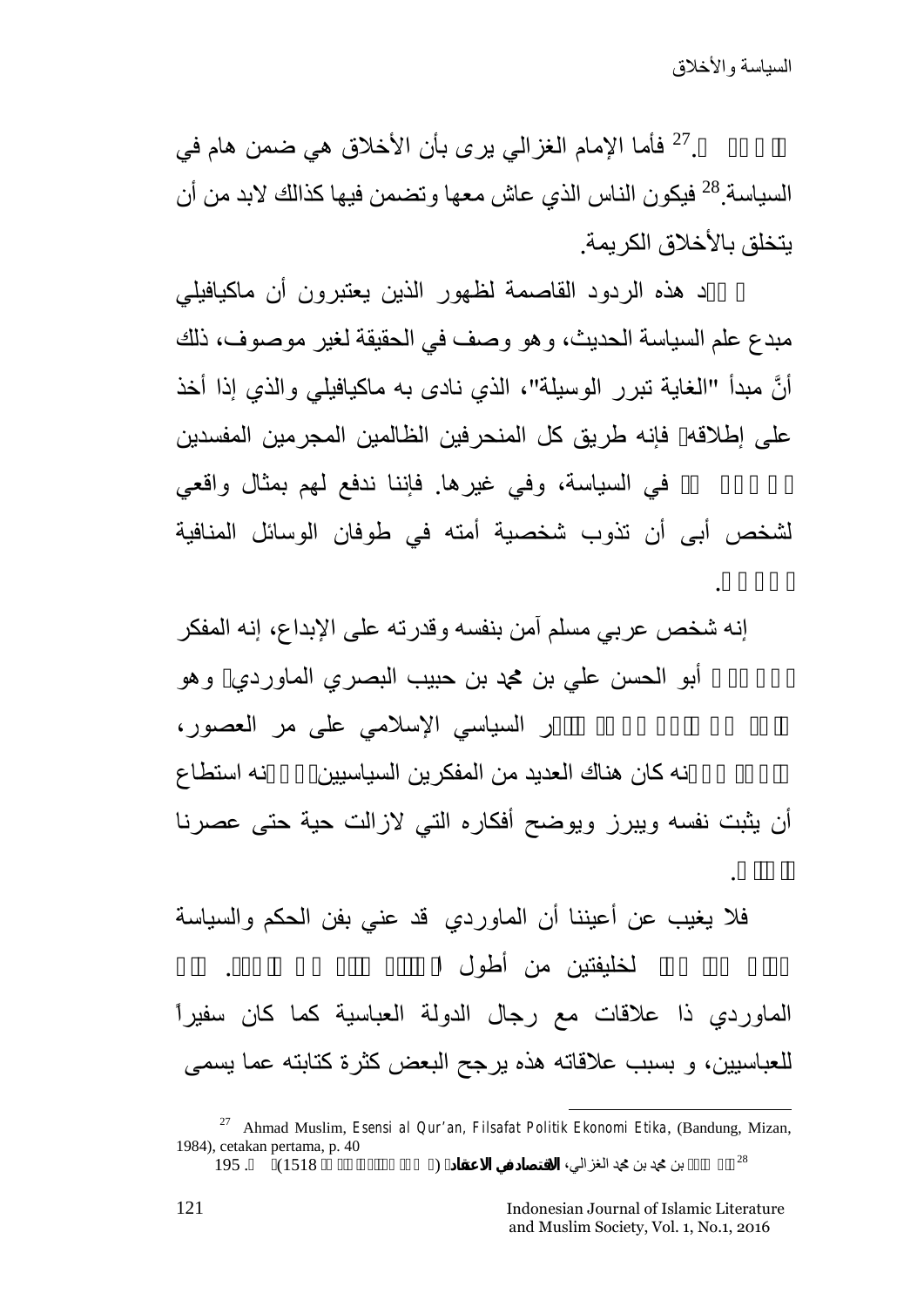بالفقھ السیاسي، فقد كان فكر الماوردي عظیم الشأن في الإبداع الفكري  $^{29}$ في مجال السياسة.

اهتم الماوردي اهتماما كبير مموضوع فن السياسة ضمن كمّ ٍمن مصنفاتھ مجموعة من قواعد السلوك السیاسي فنصحھ أن یلتزمھا إن أراد استمرار حكمھ واستقامتھ. حیث استمد تلك النصائح من خلال ما عایشھ في الواقع من تجربتھ السیاسیة الذاتیة، وقراءاتھ المتنوعة لتاريخ أنظمة الحكم لدى ا $^{30}$  الحقيقة  $^{30}$ أن قواعد الحكم التي قدمھا الماوردي كانت مستلھمة من القیم الإسلامیة المستمدة من القرآن الكریم والسنة النبویة الشریفة، حیث كانت أنموذجا  $^{31}$ لفن السياسة الأخلاقي. $^{\rm 1}$ 

فقد ألف كتاب "تسھیل النظر وتعجیل الظفر" الذي یعد من أشھر

في فن السياسة، ويضم ذلك الكتاب في ثناياه شرحا وافيا للعدید من قواعد السلوك السیاسي حیث صورھا ذلك الشیخ الجلیل لتكون خیر طریق مُنار یسلكھ الحكام في حكمھم. فیوجھ الشیخ البصري حدیثھ للحاكم أو للسیاسي عموما فیحثھ على ضرورة الأخذ بالأخلاق، والتمسك بالفضائل، فیقـــ: "حق على ذي والسلطان أن یهتم

32 بمراعاة أخلاقھ، وإصلاح شیمھ، لأنھا آلة سلطانھ، وأس إمرتھ."

فعلى السیاسي أن یجعل الإستقامة طریقھ قبل أن یأمر رعایاه بھا، وھو مطالب بلزوم مكارم الأخلاق إن أراد الأفضلیة لحكومتھ ویخبرنا

<sup>29</sup> Djazuli, A, M.A, *Fiqh Siyasah Implementasi Kemaslahatan Ummat dalam Rambu- Rambu Syari'ah*, (Jakarta, Prenada Media, 2003), edisi revisi, cetakan pertama, p. 13.<br><sup>30</sup> ibid, p. 15.<br><sup>32</sup> أبو الحسن علي بن محمد بن محمد بن محمد بن علي البصري البغدادي المعروف با المعل**يل النظر وتعجيل الظفر** .

**في أخلاق الملك**، ت: محیي ھلال السرحان و حسن الساعاتي، (بیروت، دار النھضة العربیة)، ص. 8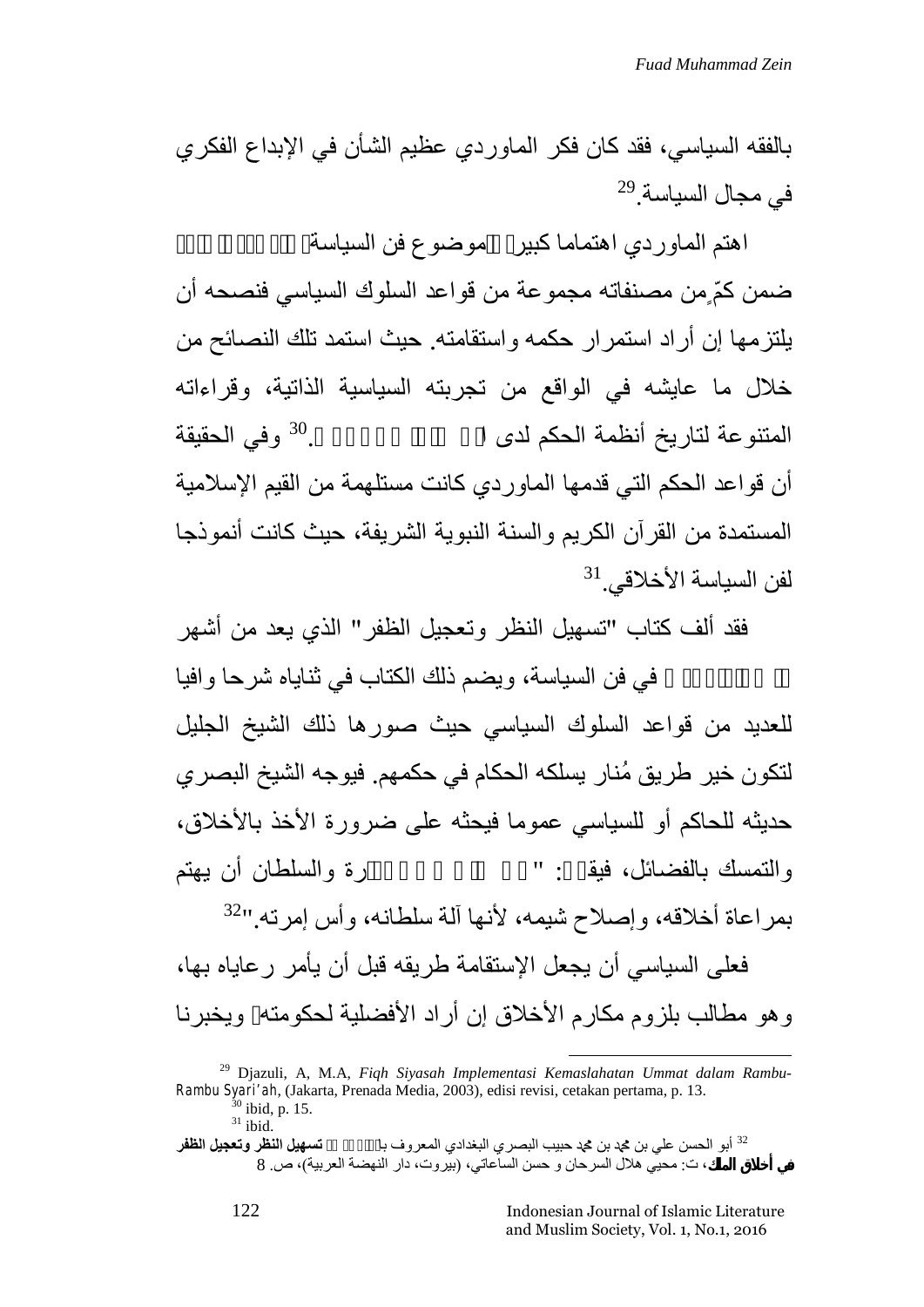أن الناس على دین ملوكھم. فیقول :"فلزم ذا الإم رة والسلطان أن یبدأ فيسوس الرعية بعد رياضته، ويقومهم بعد استقامته.''<sup>33</sup> بسياسة نفسه ليحوز من الأخلاق أفضلها، ويأتي من الأفعال أجملها،

ویسھب الماوردي في نصحھ فیحذر الحاكم من الغرور مؤكدا على أن أقدار الملوك تقاس بقدر ما أنجزوا من أعمال ولبس بالذ على المحكومین ثم یقول بهذا الصدد: " فمن أقوى أسبابھ الكبر والإعجاب، وھو بكل أحد قبیح وبالملوك أقبح، لأنھ من دواعي صغر الھمة، وشواھد الاستكثار لعلو المنزلة، وھذا من ضعف المنة الذي یجل الملوك عنھ، لان قدراتھم تظھر بالقدرة والسلطان لا بالكبر والإعجاب، وكفى بالمرء ذما أن تكون رتبتھ ومنتھ أضعف من قدرته.''<sup>34</sup>

وبناء على ذلك فیجب على الحاكم أن یحذر قبول مدح المنافقین، وعلیھ التمییز بین الناصح الأمین والمنافق الذي یبتغي مصلحتھ فقط. ویقول فی ذلك الإطار موجها كلامه للوزیر: " المتملقین، فإن النفاق مركوز في طباعھم، ومدحك ھین علیھم، فإن 35 تسمع لھم غششت نفسك، وداھنت حسك".

وأیضا من أهم القواعد التي قدمها للسيا

محالة فعليه التفكير المسبق قبل التفوه بالكلمة، فیشتمل تفكیره التدقیق في اختیاره لألفاظھ وعباراتھ، لأنھ

| 46.    | 33 |
|--------|----|
| 41.    | 34 |
| $52$ . | 35 |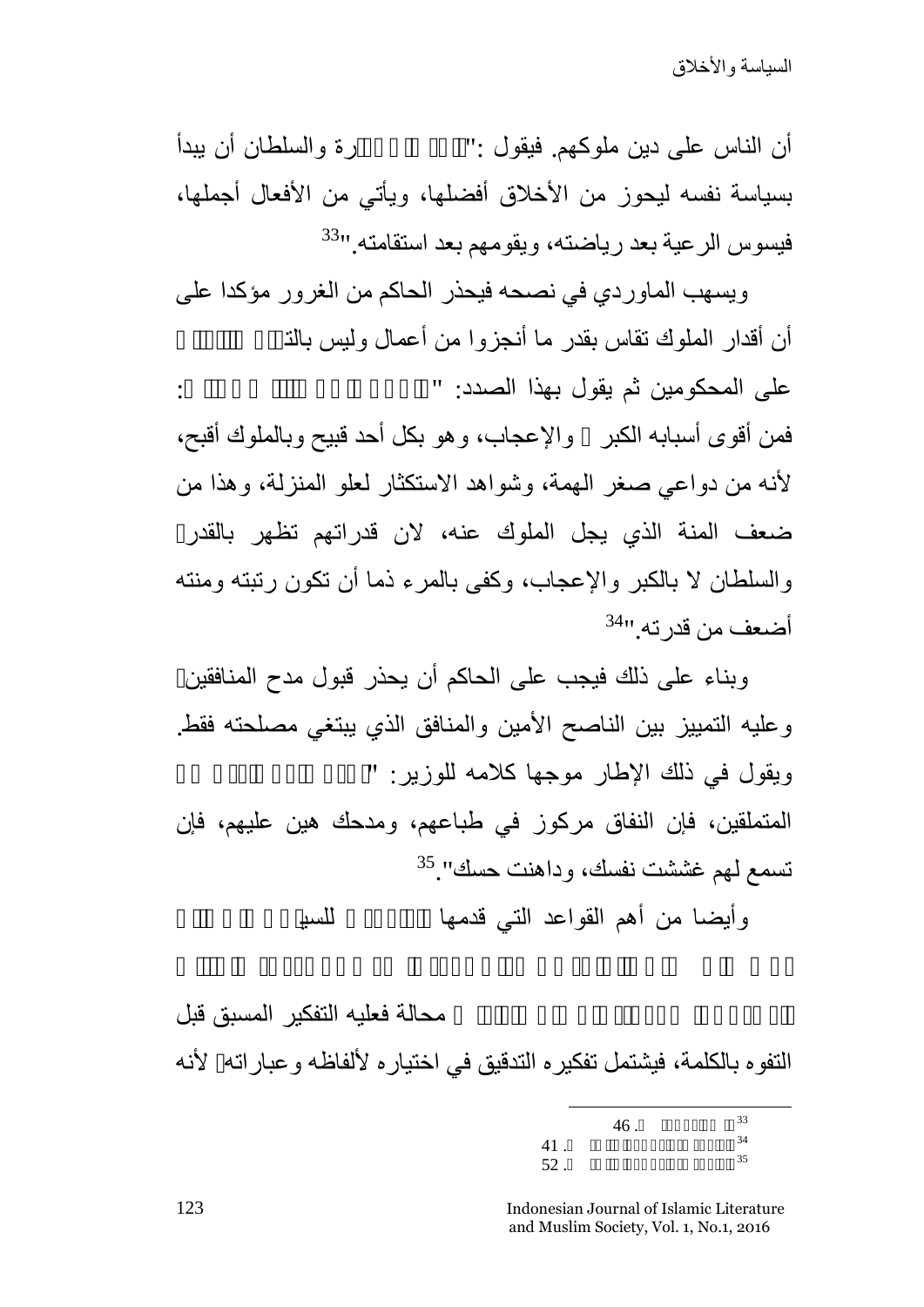والعبارات .

. فیقول ناصحا للسیاسی: "

ضرورة لا یجد فیھا من الكلام بدا، لیسلم من ھذر الاسترسال، و یأمن من معرة الطیش، فإن الملك مرموق الألحاظ، محفوظ الألفاظ، تشیع زلاتھ، وتنتشر ھفواتھ ،وبحسب ذلك تكون محاسنھ أنشر وفضائلھ 36 أشھر، فھو بالسكوت ممدوح، ومن الكلام على خطر."

ولعل تلك النصیحة الماوردیة تذكرنا بما نقولھ الیوم في علم السیاسة بخصوص تلك الخصائص والممیزات التي یجب أن تتوافر في الدبلوماسي، والتي من بینھا اللباقة، والقدرة على اختیار اللفظات

وعلى الحاكم كتمان السر وضبط أمارات الوجھ، فلا یظھر في وجهه إمارة سخط، ولا رضا، ولا يُعرف منها هل هو مسرور أم<br>حزين

يحط من قدره، ثم إن مصير الحقيقة الانكشاف.

فالحاكم المسلم ھو صادق غیر كاذب، و ن كان یجوز لھ الكذب في . ومنها في حالة الحرب، لكي یخدع الأعداء ویفوز بالنصر. ویضیف أیضا من قواعده نھ على الحاكم أن یجمع بین أسلوبي الترھیب والترغیب، فیختار لكل موقف مایتناسب معھ من ھاذین الأسلوبین ، ویجب علیھ في كلا الحالتین أن یحقق وعده أو وعیده على أكمل وجھ.

 $58.$   $36$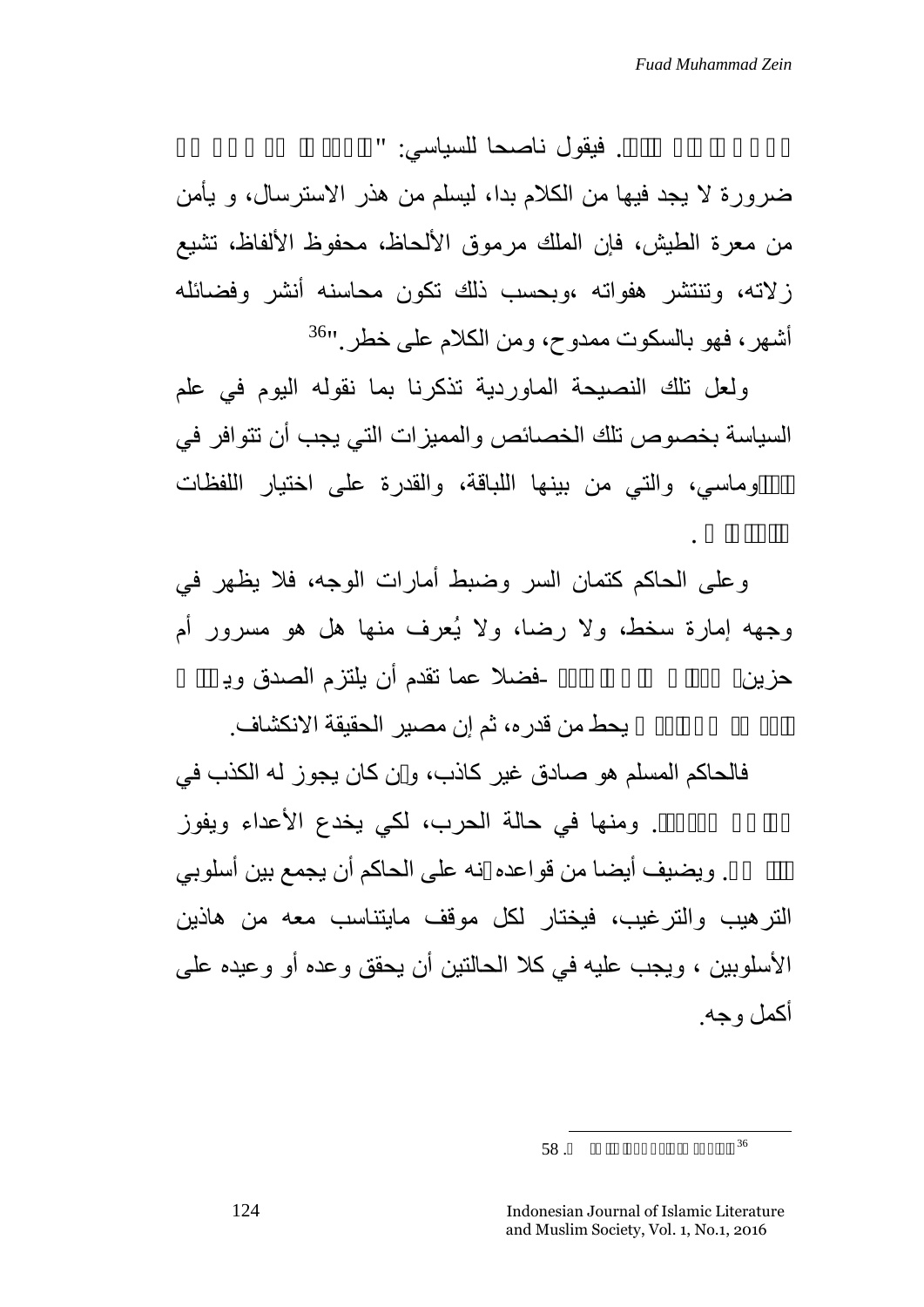ویحذّر فقیھنا السیاسي من الغضب وینصح بتجنبھ، لان الغضب یبعد عن الإنسان الصواب. وعلى الحاكم أن یتحلى بالرحمة إذ أن القسوة ، لأنها تخل من ميزان العدالة وكذلك نبّه بأهمية

العدل، في شأن أمور المحكومین، وأمور الدولة .

القاعدة الذهبیة التي لا ینفك المادر من تكرارها الحكام بإتباعھا فتتمثل بـالشورى. إذ یرى ویؤكد نھ من الخطر استبداد الحاكم برأیھ خاصة في الأمور المصیریة ن ذلك من شأنھ وقوع بعض الأخطاء الجسيمة، وحدوث عواقب وخيمة،<br>من ذو ى الألباب والر أي الصواب فيساعد في اختيار الخيار ات

فیقول الماوردي في ذلك: "ولا ینبغي للملك أن یمضي الأمور المستبھمة بھاجس رأیھ، وینفذ عزائمھ المحتملة ببداھة فكره، تحرزا من إفشاء

سره، وأنفھ من الاستعانة بغیره، حتى یشاور ذوي الأحلام والنھى، ویستطلع برأي ذوي الأمانة والتقى، ممن حنكتھم للتجارب، فارتضوا بھا، وعرفوا موارد الأمور وحقائق مصادرھا، فإنھ ربما استبداده برأیھ  $37<sub>11</sub>$ أضر عليه من إذاعة سره، وليس كل الأمور أسرار مكتومة، ولا

ويدل على إلحاح المعن في فاعدته التي تضمن مفهوم الشورى قولھ: "ارجع إلى رأي العقلاء، وافزع إلى استشارة العلماء، ولا تأنف

38من الاسترشاد، ولا تستكنف من الاستمداد، فلأن تسأل وتسلم خیر من

الماوردي، المرجع السابق، ص. -103 104 <sup>38</sup> الماوردي، المرجع السابق، ص. <sup>99</sup> <sup>37</sup>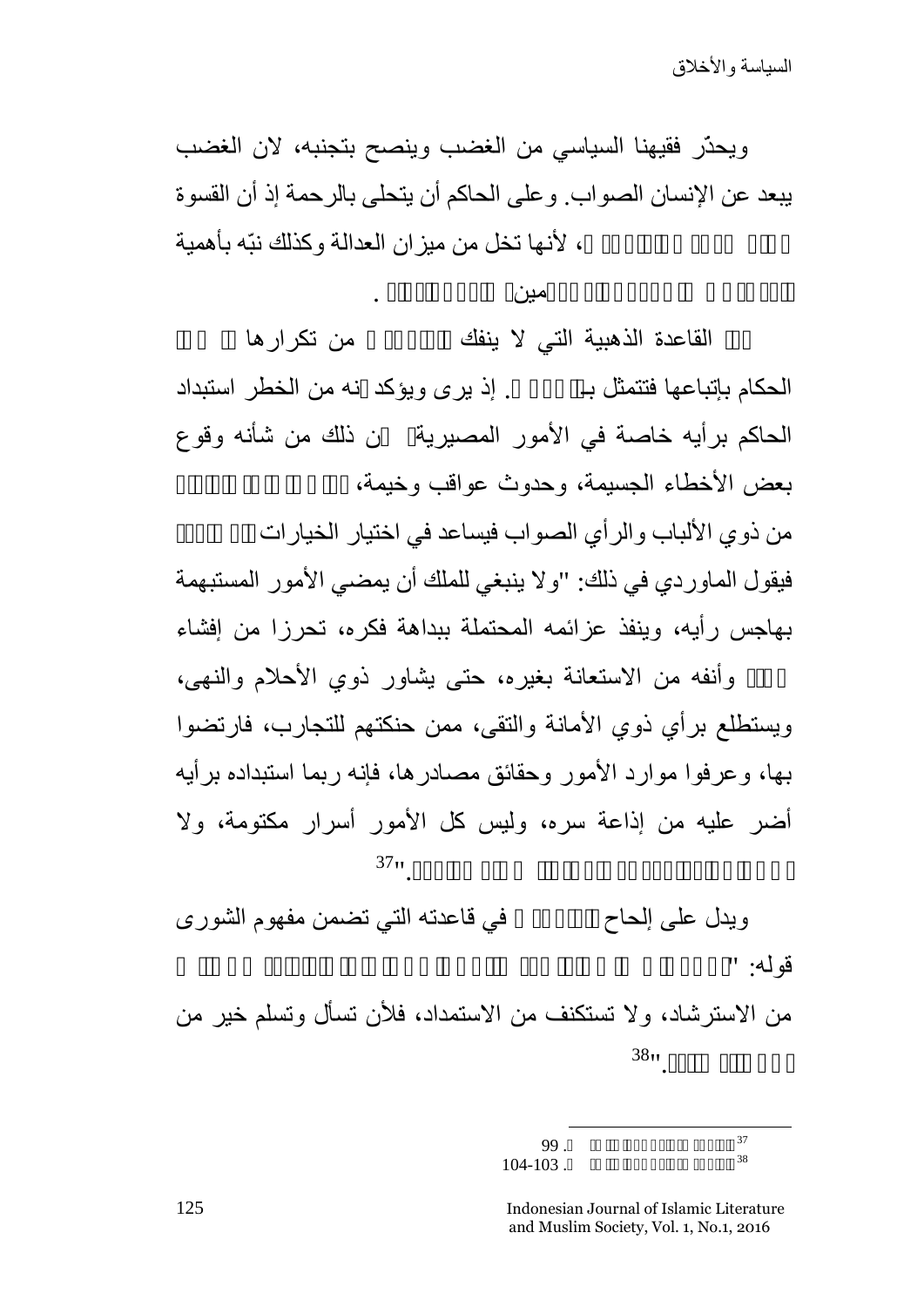وأیضا یرى الماوردي أن على الحاكم أن یتفقد أحوال رعیتھ بالسؤال عنھم واستخبارھم، ویخصص لھذا الغرض عمالا أكفاء، أمینون، مخلصین وأخیرا ولیس آخرا، فعلى الحاكم إن أراد لدولتھ البقاء مصاحبة السلام والقوة فیجب علیھ معرفة أحوال البلدان المجاورة 39 لھ.

ويتضح في ثنايا كل ما تقدم من

أنھ مجال للفصل بین السیاسة والأخلاق، لأنھا تسیر في طریق مستقیم ینیره القر ن الكریم والسنة النبویة الذي یدعوا ویحث لمكارم الأخلاق .

فالحاكم في الإسلام ھو إنسان فاضل، ذكي، فطن، كریم، غیر غضوب، كتوم، ليس مستخبر لأحوال رعيته، مھ

وكل ذلك دون أن يخرج عن القيم السامية.

قدم بحق في ثنايا كتبه العديدة، قواعد للحكم جاءت كلھا مستمدة من القیم الإسلامیة الرفیعة وذلك ھو سبب كونھا مثالا لما يمكن تسميته فن السياسة الأخلاقي، في مواجهة الميكافيلية بھا عالم السیاسة و اللأخلاقیة التي اتسم بھا أشھر رواد ھذا الفن ألا وھو میكافیلي الإیطالي.

قضیة السیاسة والأخلاق وجھان لعملة واحدة أن یتم الربط بین

انتباه العلماء في القرون الوسطى في كل من الغرب والعالم الإسلامي .

بذ بنْیر الفر ق بین العالمین .

 $192.$ <sup>39</sup>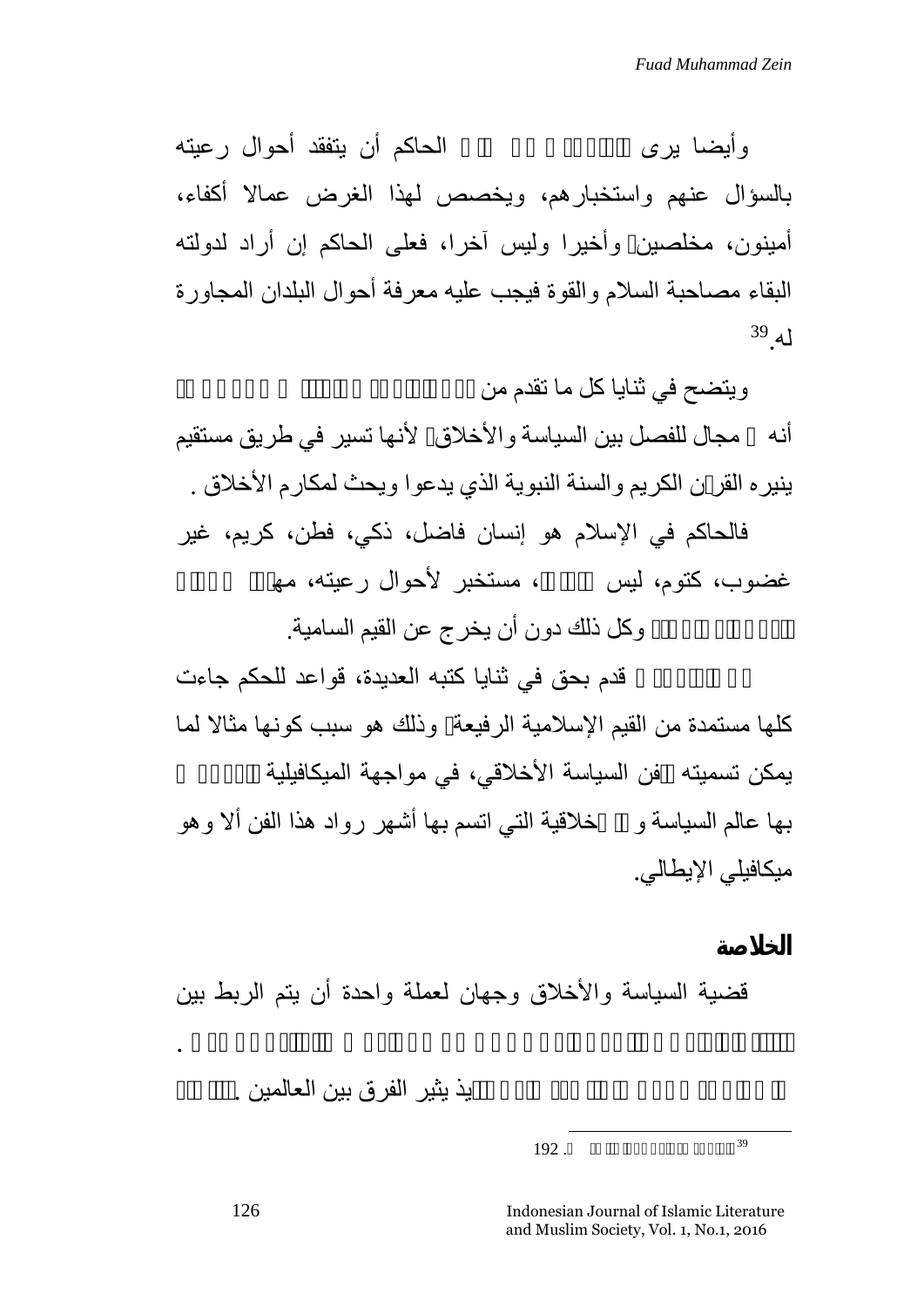للعالم الغربي، ممثلة مكیافیلي، یجب فصل السیاسة والأخلاق .یجب أن لا تكون ملزمة للحاكم من الأخلاق والتقالید، ولیس من الضروري أن یطیع القانون .في مسألة العلاقات الداخلیة، یجب على الحاكم جمع على حبھا والخوف من الناس .بینما في الشؤون الخارجیة، یجب أن تعكس حاكم "ذكاء الثعلب وقوة الأسد".

أما بالنسبة للعالم الإسلام الذي يمثله المسلسة والأخلاق لا یمكن فصلھ. بل أن قواعد الحكم التي قدمھا الماوردي كانت مستلھمة من القیم الإسلامیة المستمدة من القرآن الكریم والسنة النبویة الشریفة، حتى یجب أن یكون حاكما و وإصلاح شیمھ لأنھ ھو وأس إمرتھ.

الدمشقي بد الرحمن بن حسن حینكة المیداني، **كواشف زیوف**، (دمشق، دار القلم، 1412ه1991/م). الغزالي، أبو حامد بن محمد بن محمد، **الاقتصاد في الاعتقاد**، (مصر، مكتبة الجندي، 1518). القارضاوي یوسف، **من فقھ الدولة في الإسلام،** (القاھرة، دار الشروق، 1997)، الطبعة الأولى. ماوردي، أبو الحسن علي بن محمد بن محمد حبیب البصري البغدادي المعروف، **تسھیل النظر وتعجیل الظفر في أخلاق الملك**، تحقیق: محیي ھلال السرحان و حسن الساعاتي، (بیروت، دار النھضة العربیة).